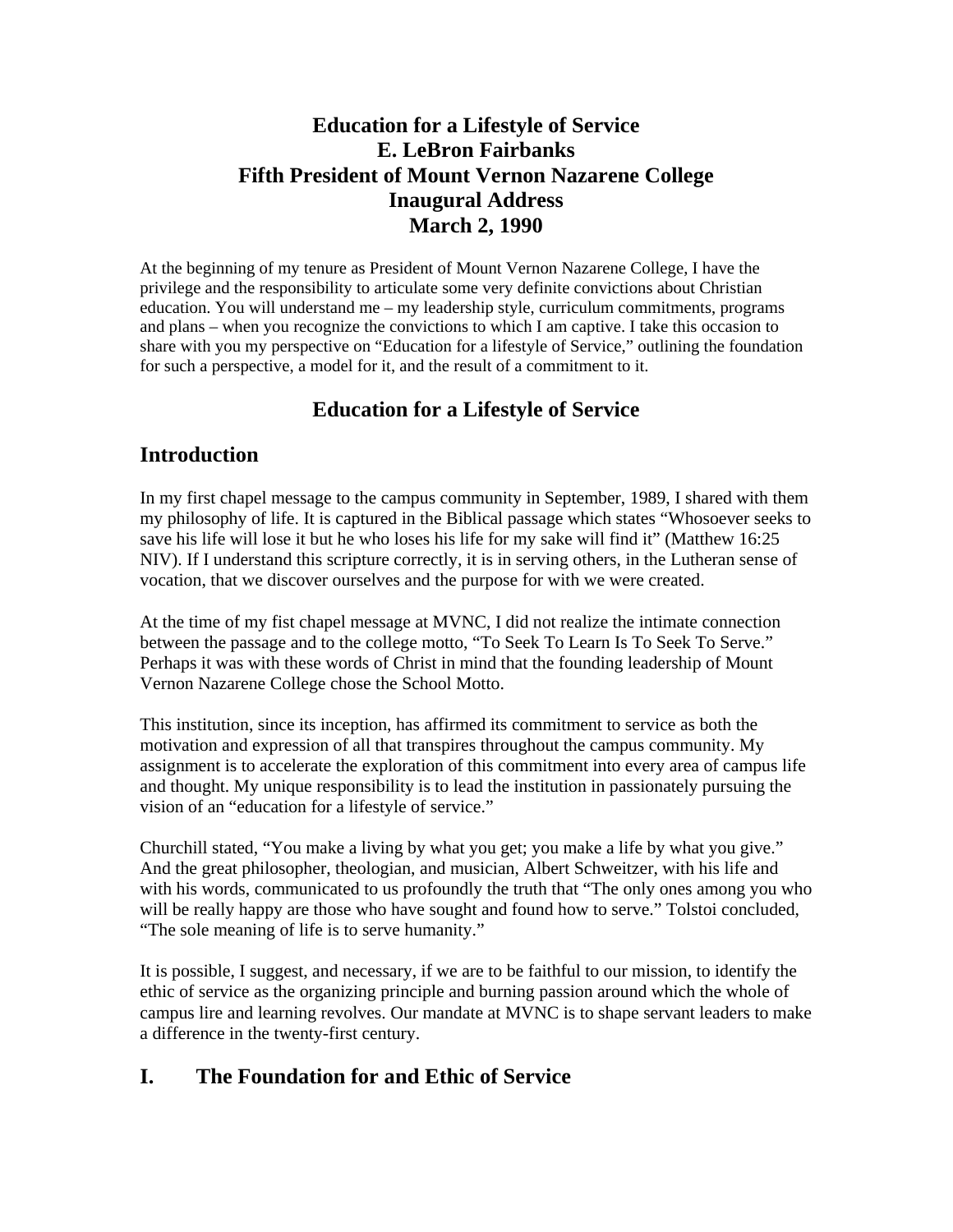Perhaps I should pause and define what I mean by the phrase "an ethic of service." Service in the ethical sense of which I speak refers to service that wills to do something for the sake of other people. It includes learning from others. What I am referring to is a basic commitment to a life of service, not simply tearful responses to pictures of starving people.

Service without a theology or a philosophy is likely to be short – lived, erratic, superficially emotional and fragile with the going gets rough. I am talking about a foundation for the habitual practice of service as an expression of character.

Henri Nouwen's recent book, In Jesus' Name, captures the essence of Christian service as an expression of character. Christian service is the extension of Jesus in the world; it incarnates the healing, guiding, sustaining, reconciling work of Jesus in the lives of those with whom we work and live. Jesus came to do the will of the Father. To His disciples He said, "As the Father has sent me, so send I you." If we are Christians, we are called to serve others in Jesus' name. An individual may work as a student or teacher, an administrator or secretary, a plumber or pastor view the position or place of service as his or her "station" of service for Christ.

To express the fundamental concept of service, the writers of the New Testament used the Greek word diakonia, the same root word from which the term "ministry" comes. From the New Testament perspective, all Christians are called to be servants. This is especially true of leaders. Listen to the words of Jesus in Luke 22:24-27 (NIV):

A dispute arose among them as to which of them was considered to be the greatest. Jesus said to them, "The kings of the Gentiles lord it over them…but you are not like that. Instead, the greatest among you should be like the youngest, and the one who rules like the one who serves. For who is greater, the one who is at the table or the one who serves? It is not the one who is at the table? But I am among you as one who serves."

If our imperative is to shape servant leaders who will make a difference in the twenty-first century, then students who plan careers in medicine or education, business or drama, athletics or art or any of the other numerous degree programs available at MVNC, must wrestle with the implications of Jesus' statement: " I am among you as one who serves."

These words of Jesus provide the theological foundation for the mandate of a Christian institution to shape servant leaders. However, it is the philosophical foundation which distinguishes the institution as a Christian liberal arts institution.

The ethic of service must be reinforced by knowledge gained through the humanities. Liberal arts education represents the philosophical ground for service. The role of the liberal arts is to explain on scientific, religious, and ontological grounds the meaning of life in its wholeness and how to act effectively in light of that meaning. In the article "The Idea of Service in International Education", Lawrence Burkholder states, "Just as Bishop Anselm spoke of theology as 'faith seeking understanding', we should speak ethically of the liberal arts as service seeking understanding." He continues, "psychology, sociology, religion, history, and the sciences are the fertile ground through which the impulse to serve others is granted a comprehensive framework of meaning…" The business of MVNC is not primarily to grant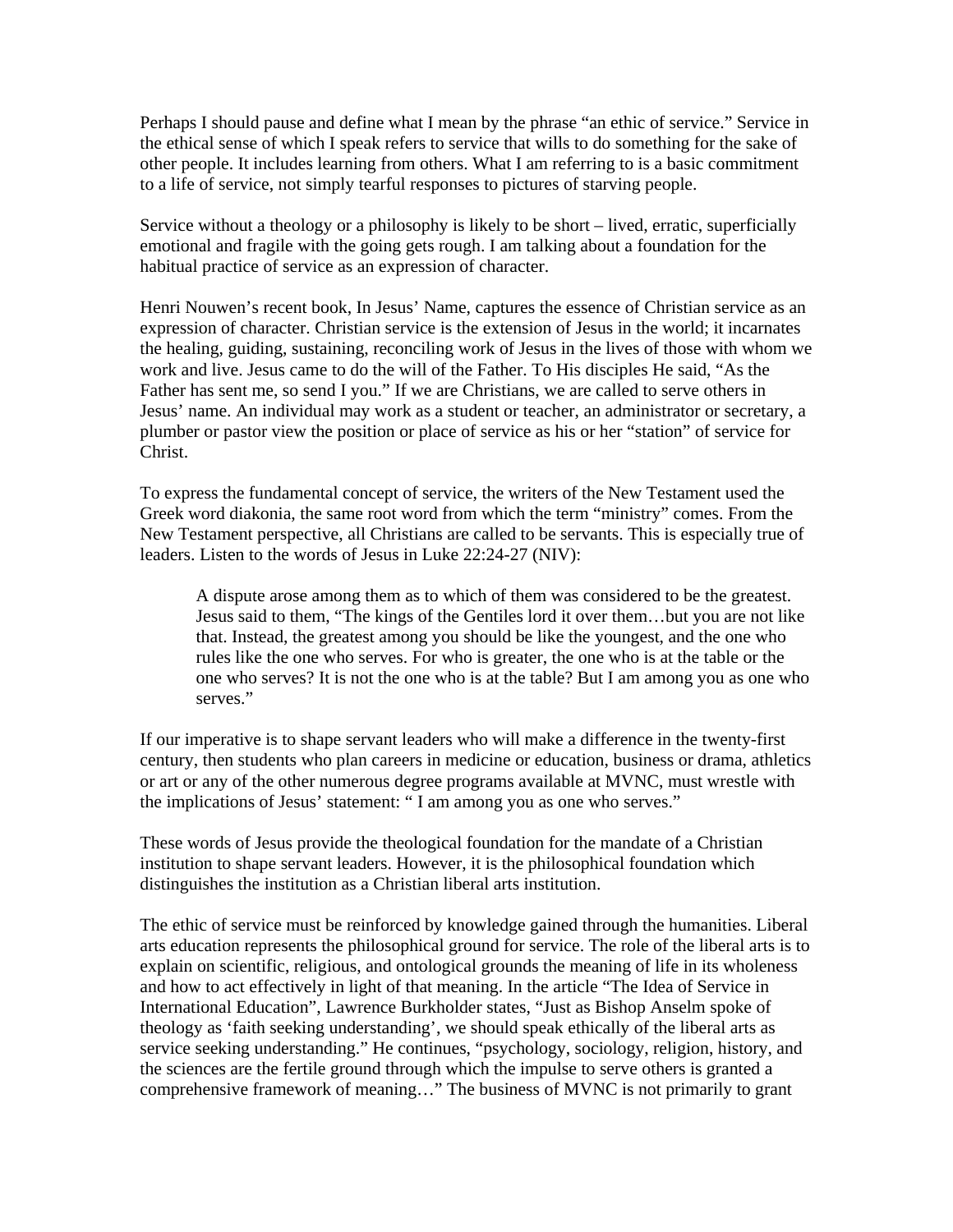degrees; rather our responsibility is to shape leaders who serve from a rich theological and philosophical foundation.

# **II. A Model for Teaching a Lifestyle of Service**

A model of education for a lifestyle of service is needed. But how do we teach to shape servant leaders? What is the primary teaching method by which this vision or calling will be realized in the lives of students?

Twelve years ago, just after its publication, I read the book Servant Leadership, by Robert Greenleaf, former Director of Management Research of AT&T. I live in Europe at the time, having just begun my first administrative teaching assignment in Christian higher education. I remember the impact the book had on me.

The second chapter focuses on "The Institution as Servant." Greenleaf states: "… caring for persons, the more able and the less able serving each other, is the rock upon which a good society is built. Whereas, until recently, caring was largely person-to-person, now most of it is mediated through institutions – often large, complex, powerful, impersonal, not always competent, sometimes corrupt." He continues, "If a better society is to be built, one that is more just and more loving, one that provides grater creative opportunity for its people, then the most open course is to raise both the capacity to serve and the very performance as servant of existing major institutions by the generative forces operating with them."

If students depart from MVNC committed to a lifestyle of service, and if, through our graduates, a better society will be built, one that is more just, more loving, and one that provides greater creative opportunity for its people, then Mount Vernon Nazarene College must, to use Greenleaf's words, "raise both the capacity to serve and the very performance of a servant." This will only happen as a servant lifestyle is modeled in every faculty, administrative, and staff office, every classroom, and every residence room or apartment to the point where the institution itself is perceived by its constituency as a servant institution.

But how do we as a college exemplify a lifestyle transformation for both those we lead and our leaders? How do we teach the necessity for charge in values, priorities, commitments, character qualities and an understanding that education is a lifelong pursuit? How do we so communicate with each other on campus that the Christian faith is presented not as an intellectualized belief to be learned, but a life to be lived? How can we live together in a vigorous academic setting so that, to use Greenleaf's words, "caring for persons, the more able and the less able serving each other" increasingly characterizes the members of the campus community and MVNC as an educational institution?

Ephesians 4:11-16 enunciates such a model. The passage outlines the context, task, goal, dynamic, and purpose for us as Christian educators in our passion to equip students for a lifestyle of service.

The context…is "God's people" (Ephesians 4:11). The key focus is participation.

Since all Christians are called to serve others in Jesus' name, all the people of God are participants in educating for a lifestyle of service. Learning is not limited to the students in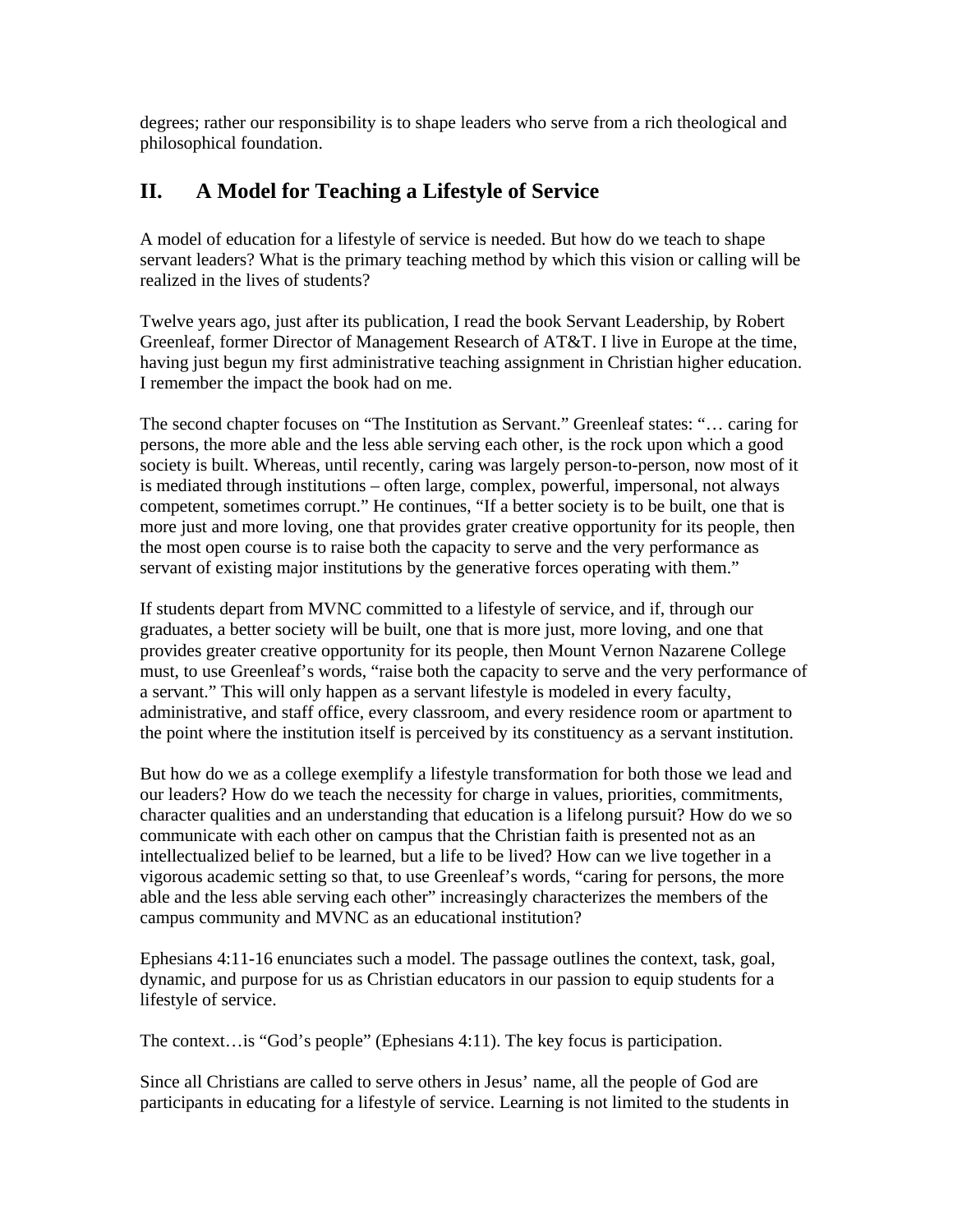the classroom. It permeates all the different roles and responsibilities to which we commit ourselves. All of us are on a spiritual pilgrimage and are in process of becoming what God the Father, Creator, and Redeemer envisions for us. Form this perspective, administrators, faculty, staff and students provide the context for our educational pursuit.

The task…is to "prepare God's people" (Ephesians 4:12). The key idea is formation.

Christian formation means enabling the individual to grow in Christlikeness. This demands an acquaintance with the Christian tradition, an awareness of world issues, development of personal faith, competence in vocational skills, a philosophy of life, a global perspective and growth in community life.

We need guidance in developing a lifestyle of devotion to Christ, in caring for the world, nurturing our own spiritual lives, relating to other world citizens, developing personal qualities and inculcating values by which we will live and die.

The goal…is "works of service" (Ephesians 4:12). The key thought is expression.

Our theology of service is mission. Service, like mission, is a function and expression of the entire church.

Our goal is to prepare God's people to participate in the mission of the church, which is to proclaim the kingdom of God, nurture the people of God, and serve the whole human community.

We must be captured by this vision which transcends service to the students and for the students, to service with the students and by the students.

The dynamic…is "love with the Body of Christ" (Ephesians 4:15-16). The key concept is interaction.

Interaction is defined as an intimacy of relationship between members with the Body of Christ. In every New Testament passage where the Body of Christ is discussed, close attention is paid to the relational context in which this kind of mutual nurture takes place.

Passing on information cannot by itself produce a servant of Christ. Truth needs both to be explained and demonstrated in an intimate relationship context, where love and trust free us to know and reveal ourselves to one another. Modeling, rather than indoctrination, is the method of education for lifestyle change.

The Ephesian passage also identifies the purpose… as a "holiness lifestyle" (Ephesians 4:13). The key issue is Christ likeness.

The purpose of the Christian education enterprise is to equip students for a Christlike ministry of service to others as they fulfill their vocational responsibility.

A holiness lifestyle focuses on the progressive transformation of the Christian toward the character, values, motives, attitudes and understanding of God Himself.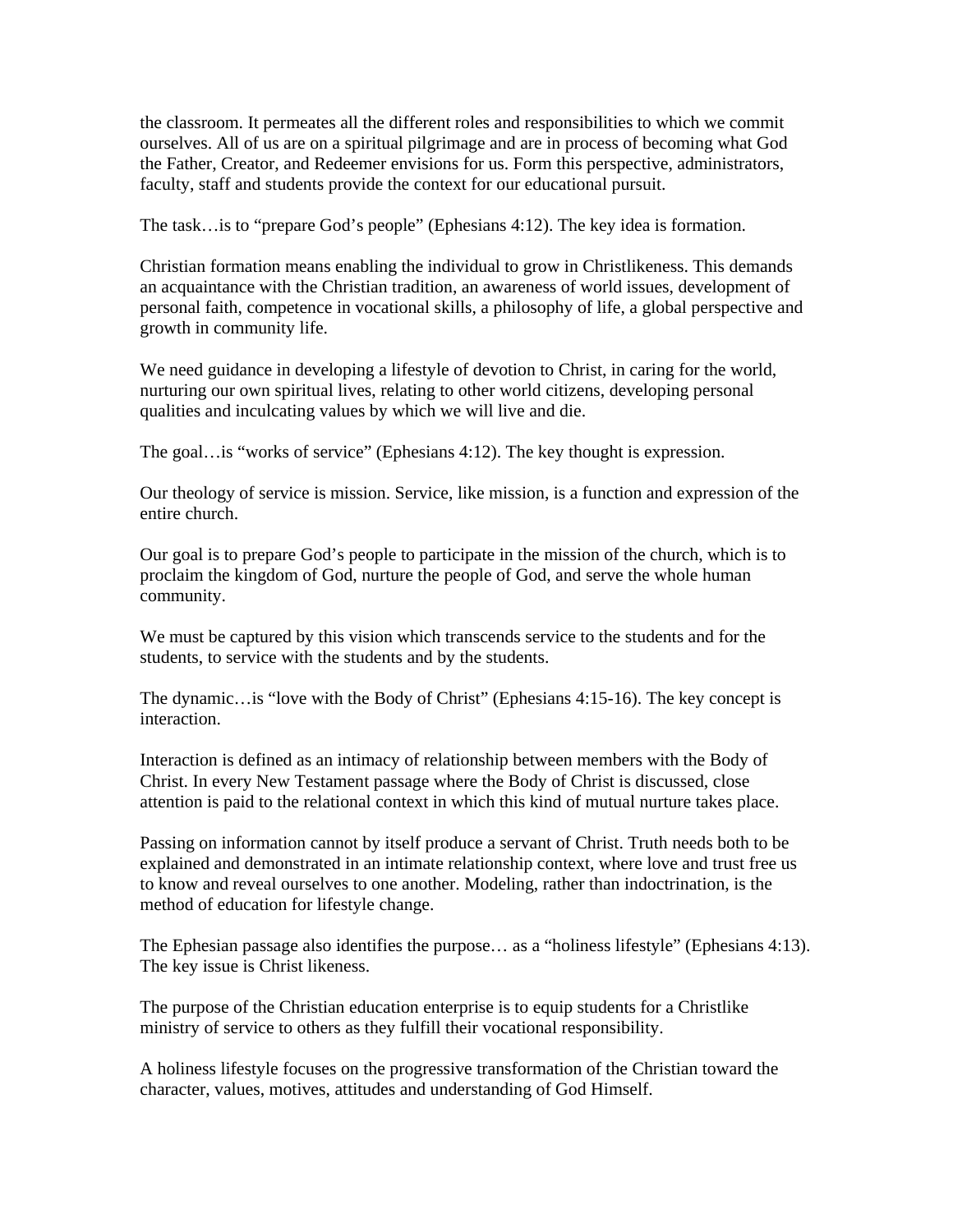### **III. The Result of an Education for a Lifestyle of Service**

Having explained the ethic of service and amplified a model for service, I wish to suggest the result of an education for a lifestyle of service.

What will be the outcome of a Christian liberal arts institution consciously viewing itself as a servant institution, where education for a lifestyle of service is the theme around which the whole of campus life and learning revolves? The result, I believe, will be found in students who graduate with a commitment to lead as servants and to make a difference in the twentyfirst century. I stake my life on the conviction that we can live together redemptively while fully acknowledging and the conflicting expectations that are so pervasive on a dynamic college campus.

Mount Vernon Nazarene College came to Manila in the summer of 1986 when Professor Jim Skon and family traveled at their own expense to work in the Asia-Pacific Regional Office of the Church of the Nazarene. I was so impressed with the quality of their work that I asked Jim for names of two MVNC computer science students whom I could challenge to travel to Manila at a later date to assist me and my staff at the Asia-Pacific Nazarene Theological Seminary. Keith Shaffer and John Hatcliff arrived the following summer. They made a tremendous impact on our students as well as on the staff of the seminary.

John returned to Manila upon his graduation from MVNC in 1988, at his own expense and with no salary, to spend a year with us in personnel training and additional computer program development. He worshiped regularly with Filipinos in their humble worship facilities and visited with them often in their nipa hut shelters. He returned to the States last May and is now in graduate studies in Canada. John's life has been radically changed and he and made a profound impact on others.

Other MVNC students have worked in the Lamb's Club in Manhattan and in inner-city work in Los Angeles. MVNC graduate Doug Flemming served as a volunteer on the island of Sipan (near Guam) as a radio announcer for Far East Christian Radio Broadcast Company. Students and faculty travel frequently to the country of Belize to assist in various projects of need. In giving to others, their lives have been changed.

These examples increasingly illustrate the kind of opportunities I want to make available to students as a integral part of their education at Mount Vernon Nazarene College.

I desire deeply to see our students at work on campus, conceptualizing with small business entrepreneurs, composing music, devising breakthroughs for the physically disabled, promoting racial harmony and cultural understanding, and working with the poor, the hungry, and the emotionally disturbed.

I envision students who are among the best and the brightest, who at the same time have long lists of volunteer activities, honors and award. We must graduate students who are set apart by their blend of leadership, initiative, and creativity, and by their contribution to society even while carrying a full load of college work.